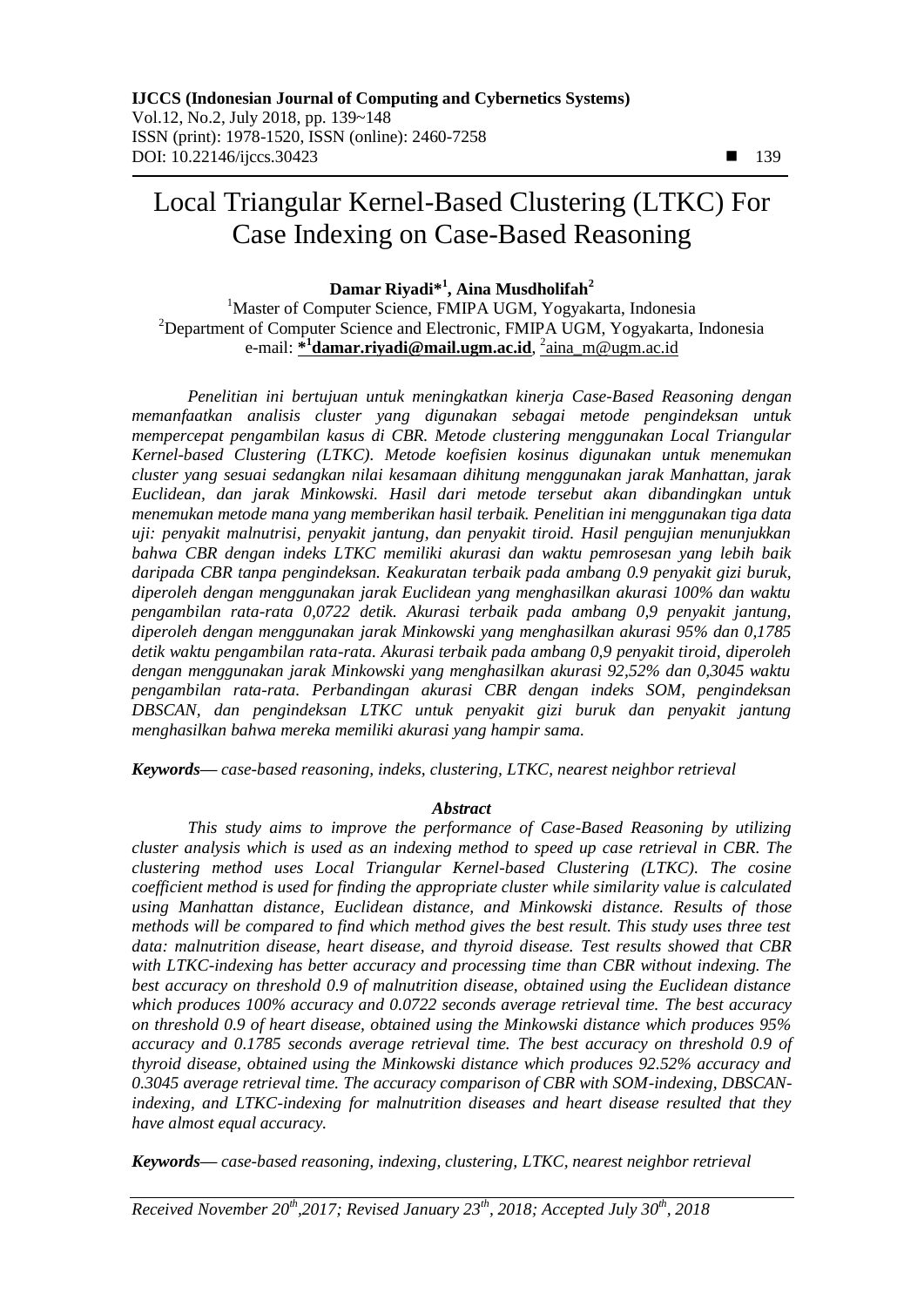## 1. INTRODUCTION

*Case-Based Reasoning* (CBR) is an approach for problem-solving by utilizing solutions from similar problems that have been experienced before. The method for problem-solving in CBR is based on memory, where the past cases saved in case base are the starting point for solving new problems. In many CBR applications, cases are usually represented as two unstructured sets of attribute-value pairs that represents the problem and solution features [1]. A good CBR system depends on the mechanism for finding the similar case (retrieval process) for new problems. The more cases stored in the case base, the time needed to find similar case will be longer because it should calculate similarity value of the new case with all old cases saved in the case base. Therefore, indexing of cases is needed to speed up the retrieval process of finding similar case. Previous studies focusing on indexing on CBR have been conducted before. Ant Colony Optimization (ACO) approach is used by [2], and [3] used a fuzzy approach for indexing on CBR. Based on the previous studies that have been conducted until 2015, shows that the indexing process on CBR is still a relevant research topic.

Clustering is an exploration technique which capable of extracting knowledge from a set of data by grouping unlabeled data based on similarity and dissimilarity into clusters so that each cluster contains as similar as possible data [4]. The clustering algorithm used in this study is Local Triangular Kernel-based Clustering (LTKC). LTKC is density-based clustering that determines the density of data points using combination of two nonparametric density estimation procedures. LTKC combines k-nearest neighbour (KNN) and kernel density estimation (KDE). KNN density estimation is extended and combined with triangular kernel function. LTKC uses Bayesian decision rule in order to assign objects to respective clusters. LTKC only requires one input parameter, which is the number of nearest neighbours (*k*) without having to define the number of clusters because the algorithm finds it automatically [5]. The LTKC algorithm is chosen in this study because based on previous research showed that LTKC produced more accurate clustering results (based on some clustering validation methods) and less processing times when compared to DBSCAN and DENCLUE [5].

The method used for finding similarity value between old cases and new cases in this study is nearest neighbour retrieval. This technique compares each feature of target case (new case) with features of source case (old cases) stored in a case base, then the comparison of each feature is calculated by a similarity function. Previous research conducted by [6], [7], [8], and [9] showed that the method was good enough to be used in the CBR system for diagnosis.

# 2. METHODS

## *2.1 Knowledge Acquisition*

This study uses three datasets. Malnutrition disease in infants dataset is acquired from previous research conducted by [8] which contains 90 data. From the dataset, 70 data are used as train data and 20 data are used as test data. The malnutrition dataset is originally obtained from RSUP Dr. Sardjito Yogyakarta. Heart disease dataset is acquired from previous research conducted by [7] which contains 135 data. From the dataset, 115 data are used as train data and 20 data are used as test data. The heart disease dataset is originally obtained from RSUP Dr. Sardjito Yogyakarta. Thyroid disease dataset is provided by Garvan Institute and J. Ross Quinlan, New South Wales Institute, Sydney, Australia. Thyroid disease dataset used in this study contains 1428 data. From the dataset, 1000 data are used as train data and 428 data are used as test data. The thyroid disease dataset can be obtained from UCI *Machine Learning Repository*.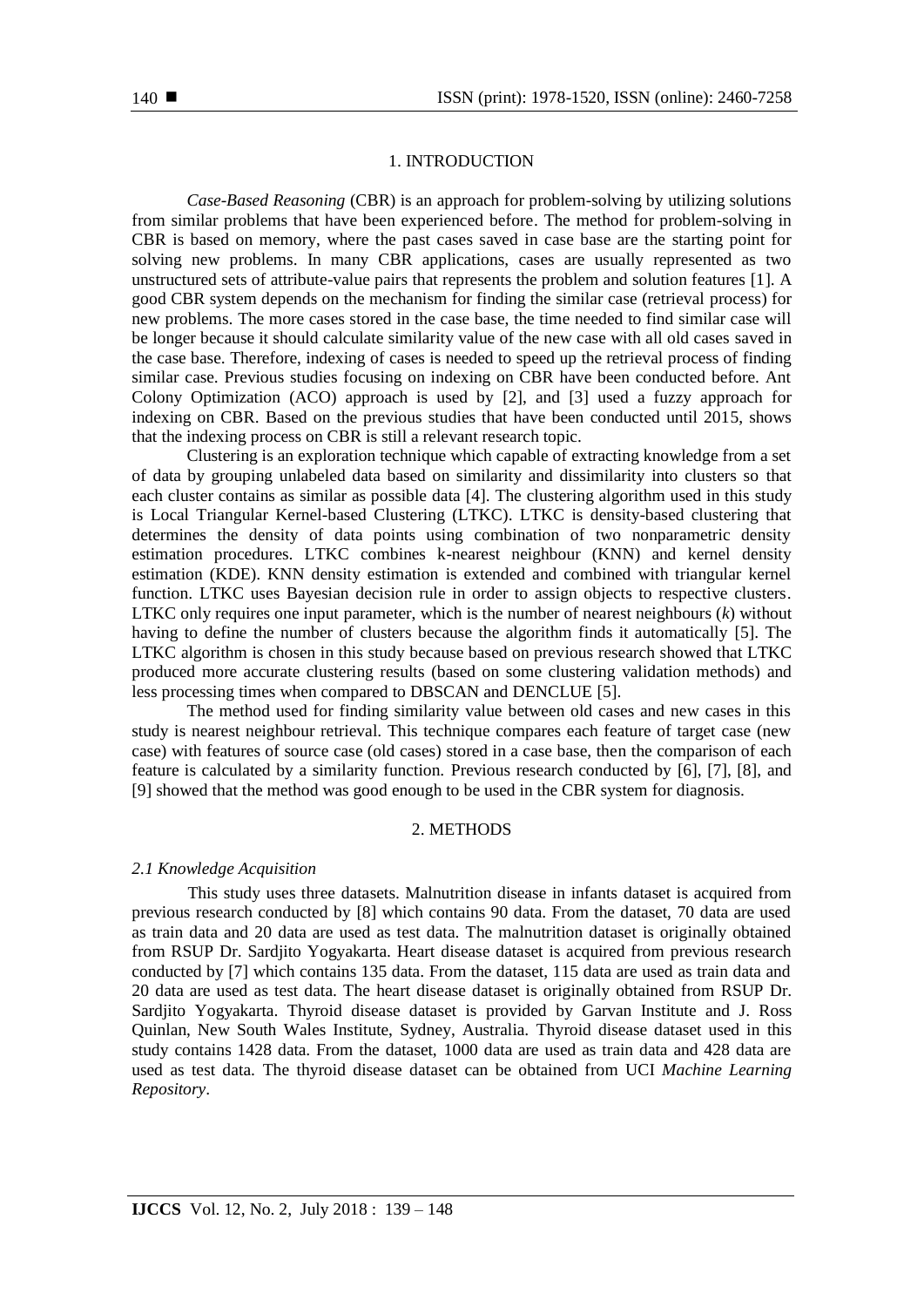## *2.2 Case Representation*

In this study, cases are represented as a frame model. In a frame model, cases are represented in the form of a collection of features that uniquely identify the case and solution of the case. In heart disease and malnutrition disease in infants cases, each feature of the case - age, gender, symptoms or risk factors - has a weight that indicates the level of influence on the diagnosis of disease suffered by the patient. The weight of each feature is given by an expert. The greater weight indicates the greater influence of the feature in determining or diagnosing the patient's disease. The thyroid disease case has its own data characteristics because there is no weight given by an expert in its features. After clustering process has been performed on all old cases saved in case base, the cases are represented again with new additional information, which is the cluster where the case is located and its relation with center of cluster (centroid). Table 1 shows an example of case representation of malnutrition in infants with cluster information.

| N <sub>o</sub> | Case Data       | Table 1 Case representation of mamatheum in imality<br>Explanation |
|----------------|-----------------|--------------------------------------------------------------------|
| Α              | Symptoms        |                                                                    |
| -1             | G011            | Wrinkled and baggy skin                                            |
| 2              | G016            | Whiny                                                              |
| $\overline{3}$ | G019            | Edema                                                              |
| $\overline{4}$ | G021            | Weight loss (thin)                                                 |
| B              | Patient Data    |                                                                    |
| $\overline{1}$ | Age             | 23 months                                                          |
| $\mathcal{C}$  | Diagnosis       |                                                                    |
|                | P003            | Marasmus-Kwashiorkor                                               |
| D              | <i>Indexing</i> |                                                                    |
|                | Cluster         |                                                                    |

Table 1 Case representation of malnutrition in infants

# *2.3 Indexing*

Clustering method used in this study is Local Triangular Kernel-Based Clustering (LTKC). LTKC is used for grouping old cases into clusters by determining similarity and dissimilarity of cases so that each cluster contains as similar as case data. The clustering process groups all cases into their respective clusters and produces the center of cluster (centroid), which is the average value of features for each case in the same cluster. The centroid value will be used as an index for diagnosing new case or problem.

# *2.3.1 Data Normalization*

Data normalization aims to obtain features with smaller values which represent the original data without losing its characteristics. Also, normalization is necessary to avoid an unbalance range on specific features in the case base. Several features will be normalized in this study, especially the feature which has a numeric value. In malnutrition in infants dataset and heart disease dataset, age feature will be normalized. In thyroid disease dataset, there are five features will be normalized, which are age, TSH, T3, TT4, and T4U. The Min-Max Normalization method is used for normalization. The method requires the minimum and maximum value of features. For example, age feature on malnutrition in infants has a minimum value of 0 and a maximum value of 60 months. Equation (1) is the formula of Min-Max Normalization.

$$
v' = \frac{v - minA}{maxA - minA}
$$
 (1)

# *2.3.2 Cluster-indexing using LTKC*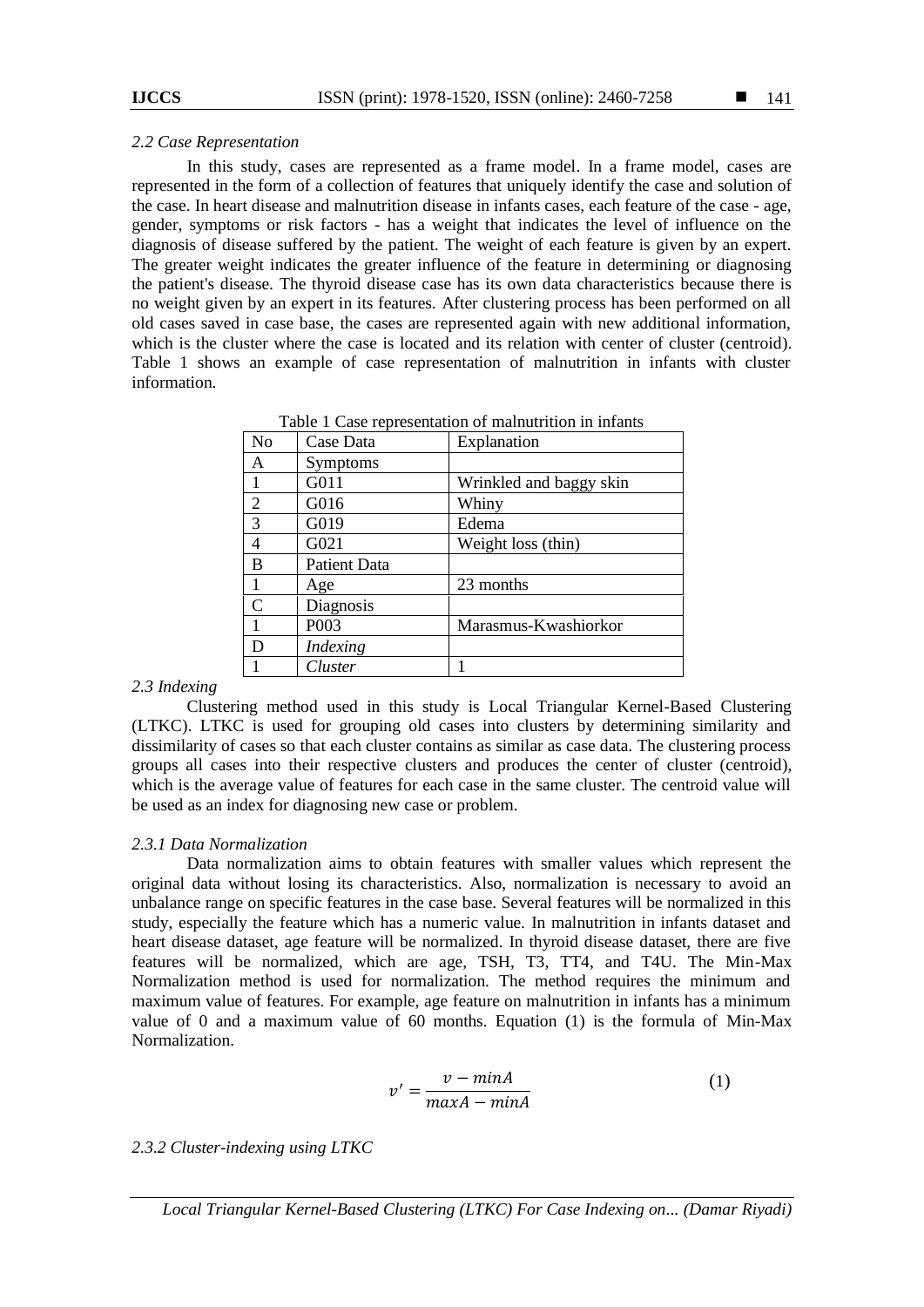The first step of case base indexing process using LTKC method is initialization by defining the value of *k* nearest-neighbor and maximum iteration. Then, for each data point (case) in the case base, Euclidean distance is calculated using formula (2). After the distance of each data point has been calculated, create a distance table by sorting the distance value from the smallest to the highest. Initialize the number of clusters which is equal with the number of data point.

In the iteration step, for each data point in a cluster, find k nearest-neighbor based on distance table created before and put them in as members of the cluster. For each data point, find clusters which contains the data point, then calculate triangular kernel value for each cluster by using formula (3), and finally put the data point into the cluster which has the maximal value of triangular kernel. The maximal value of triangular kernel is obtained using formula (4). Then, re-index the cluster label by deleting clusters with has the same members as another cluster.

The iteration step is performed until the cluster structure is unable to change or the iteration has reached the maximum iteration which is defined in the first step. The clusterindexing process results that each data point (case) with its features grouped into respective clusters, the features of a data point is used to calculate the center of cluster (centroid). The center of cluster (centroid) is obtained with an average value of features of each data point within the same cluster.

$$
dist(x_i, x_j) = \sqrt[2]{\sum_{k=1}^d (x_{ik} - x_{jk})^2}
$$
\n
$$
Kt_{\omega} = \frac{1}{n_{\omega}} \sum_{j=1}^{n_{\omega}} \left(1 - dist(x, x_j)\right)
$$
\n(3)

$$
Clust_{\omega} = max_{\omega \in \omega_{nci}} (Kt_{\omega}(x_i))
$$
\n(4)

### *2.3.3 Cluster Validation*

The cluster validation method used in this study is silhouette coefficient. The method is used to validate the quality of a cluster, how appropriate data are grouped into clusters. The silhouette coefficient method is a combination of cohesion and separation method. The silhouette coefficient value of a data point in clusters is calculated using formula (5) [10].

$$
s(i) = \frac{b(i) - a(i)}{\max(a(i), b(i))}
$$
\n<sup>(5)</sup>

Where  $a(i)$  is the average distance value of data point i to another data point within the same cluster, while  $b(i)$  is the average distance value of data point i to another data point which is located in different cluster. The average value of all  $s(i)$  is the value of *silhouette coefficient* global which is used to validate the clustering result.

## *2.4 Retrieve and Reuse Process*

CBR system with clustering-indexing does not necessarily calculate the similarity value of a new case with all cases saved in the case base, but it only calculates the similarity value with cases located in same cluster or group. The retrieval process is divided into two steps. The first step is finding the appropriate cluster by utilizing the center of clusters (centroids) saved in the database. The second step is calculating similarity value of new case with cases within the same cluster. Figure 1 shows a flowchart of the retrieval process.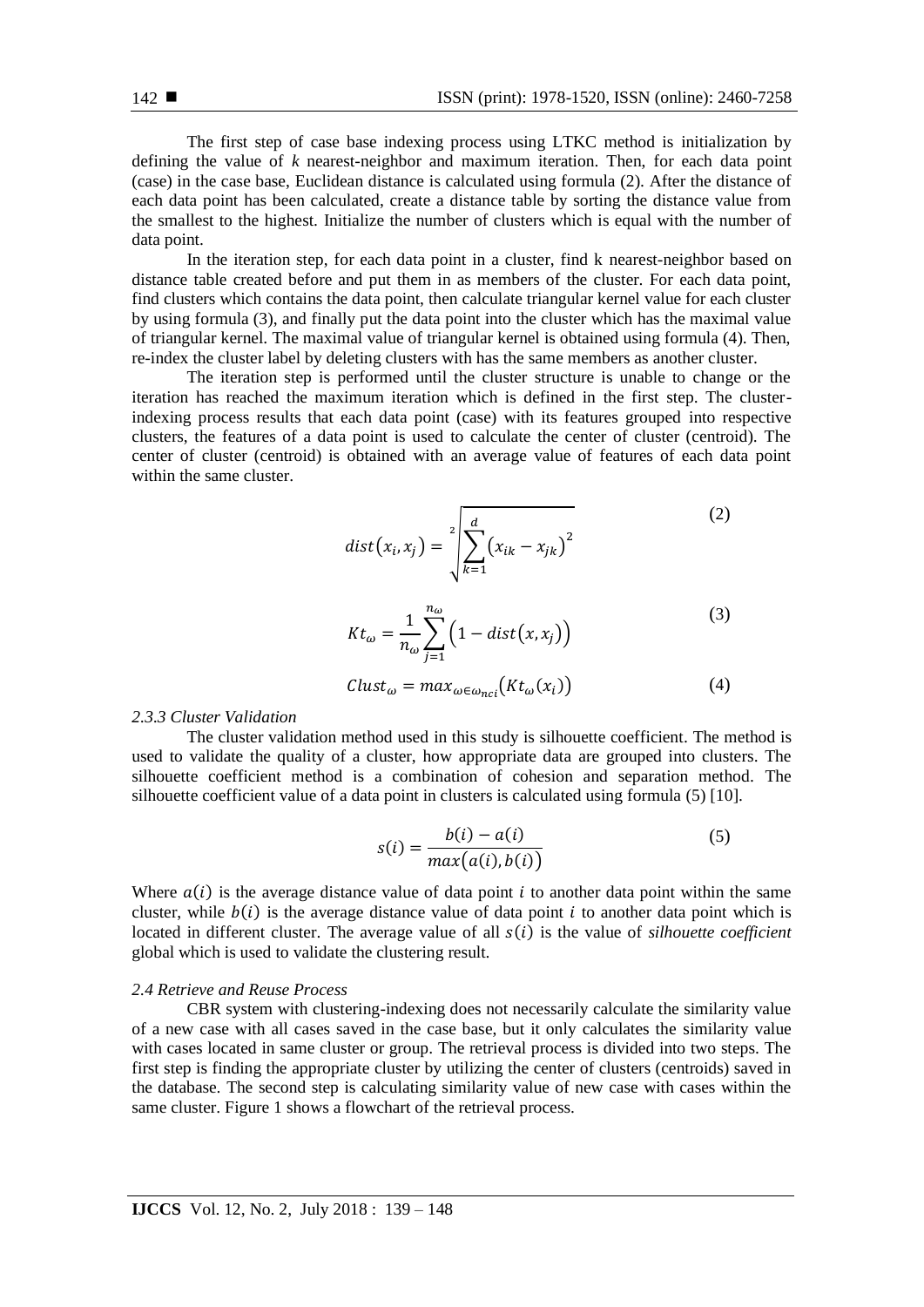

Figure 1 Flowchart of retrieval process

#### *2.4.1 Finding Appropriate Cluster*

The diagnosis process of a new case in this CBR system begins with finding the appropriate cluster. The appropriate cluster is obtained by calculating similarity value between new case's features or symptoms value with the value of respective features of centroids (center of clusters) save in the database. Cosine coefficient method is used to perform such task as described in formula (6). The method is used because it is suitable for data with small values, also based on previous research conducted by [11] it produced a good accuracy of diagnosis.

$$
Cos(X, Y) = \frac{\langle X, Y \rangle}{\|X\| \|Y\|}
$$
(6)

#### *2.4.2 Calculation of Similarity Value*

The calculation of similarity value is performed by comparing each feature of a new case with each feature of all old cases saved in the case base; then the comparison result is calculated using a similarity function. There are two types of similarity: local similarity and global similarity. The local similarity is a feature-level similarity, while global similarity is a case-level similarity. The calculation process of local similarity is divided into two types based on the kind of data, formula (7) [12] is used for numeric data, while formula (8) [12] is used for symbolic data. The methods used for calculation global similarity in this study are Manhattan distance similarity as described on formula (9) [13], Euclidean distance similarity [13], and Minkowski distance similarity [13] as described on formula (10) with the value of  $r=2$  for Euclidean distance and *r=*3 for Minkowski distance similarity.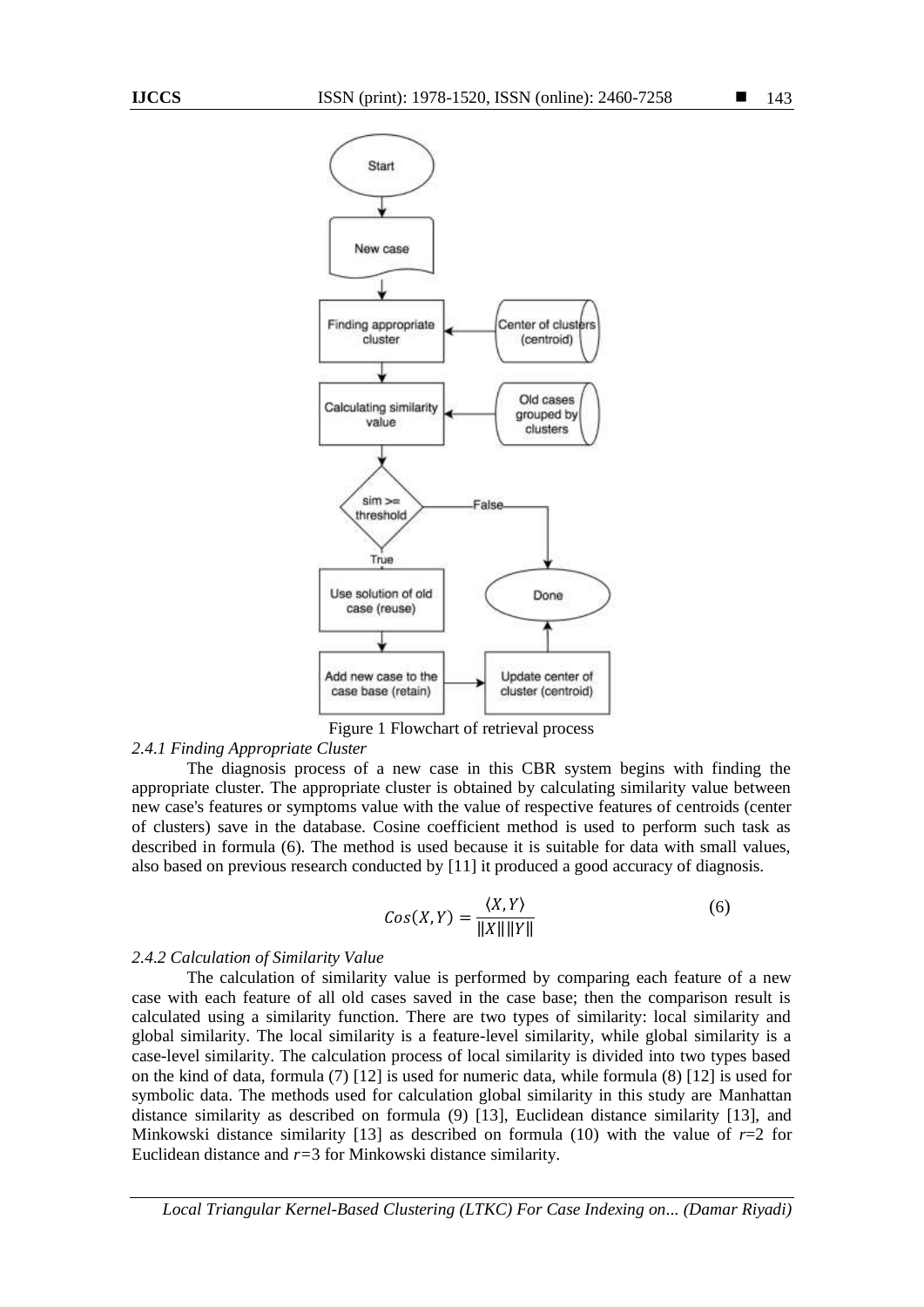$$
f(S_i, T_i) = 1 - \frac{|S_i - T_i|}{|f_{max} - f_{min}|}
$$
\n(7)

$$
f(S_i, T_i) = \begin{cases} 0, jika \ S_i \neq T_i \\ 1, jika \ S_i = T_i \end{cases}
$$
 (8)

$$
Sim(S, T) = \frac{\sum_{i=1}^{n} f(S_i, T_i) * w_i}{\sum_{i=1}^{n} w_i}
$$
\n(9)

$$
Sim(S, T) = \left(\frac{\sum_{i=1}^{n} w_i^{r} \cdot |f(S_i, T_i)|^r}{\sum_{i=1}^{n} w_i^{r}}\right)^{1/r}
$$
(10)

## *2.4.3 Reuse*

The reuse process used in this study is performed by obtaining the highest similarity value, and the value is equal or greater than a defined threshold. The result of retrieval process with the highest similarity value is used as a solution of the new case. *2.4.4 Retain*

The new case which has been revised by an expert saved in the case base with consideration of the value of centroid (center of cluster) as a new knowledge (retain). *2.5 System Testing*

The system testing is performed by applying some new cases; 20 new cases as test data for malnutrition in infants, 20 new cases for heart disease, and also 428 new cases as test data for thyroid disease. The result of diagnosis of CBR system is compared with the result of diagnosis of medical record. This study performs two test scenarios: the first scenario, CBR system compares the accuracy of diagnosis and retrieval time between CBR system without indexing and CBR system with indexing using LTKC. Test data used in this scenario is malnutrition in infants data, heart disease data, and thyroid disease data. The second scenario compares the accuracy of diagnosis between CBR system with LTKC-indexing and CBR system with SOM-indexing and DBSCAN-indexing that has been performed in the previous research [11]. Test data used in this scenario is malnutrition in infants data and heart disease data.

## 3. RESULTS AND DISCUSSION

#### *3.1 Clustering Process of The Case Base*

The LTKC clustering algorithm only requires one parameter which is the value of *k* nearest-neighbor. But, in order to prevent the clustering process takes too long for specific *k* value, a maximum value of iteration is applied as an additional parameter. In this study, all possible *k* values are tested to obtain the optimal *k*. The optimal *k* value candidate is obtained by examining silhouette coefficient value of the clustering result. From all tested *k* value, only the top five will be chosen for further testing by examining its silhouette coefficient value. Then, each candidate will be tested in CBR system to obtain the accuracy of diagnosis on retrieval process of finding similar case. Similarity measure used in the test is Manhattan distance similarity and the lowest threshold value of 0.7 is applied to check whether CBR system can produce the right diagnosis or not. The accuracy of CBR system for each *k* candidate is compared to find the best *k* value for CBR system with the highest accuracy of diagnosis. The *k* value with the highest accuracy and silhouette coefficient value is used as the optimal parameter for LTKC. Table 2 shows the clustering result with its optimal *k* value.

| Attributes | Malnutrition data | Heart disease data | Thyroid disease data |
|------------|-------------------|--------------------|----------------------|
|            |                   |                    |                      |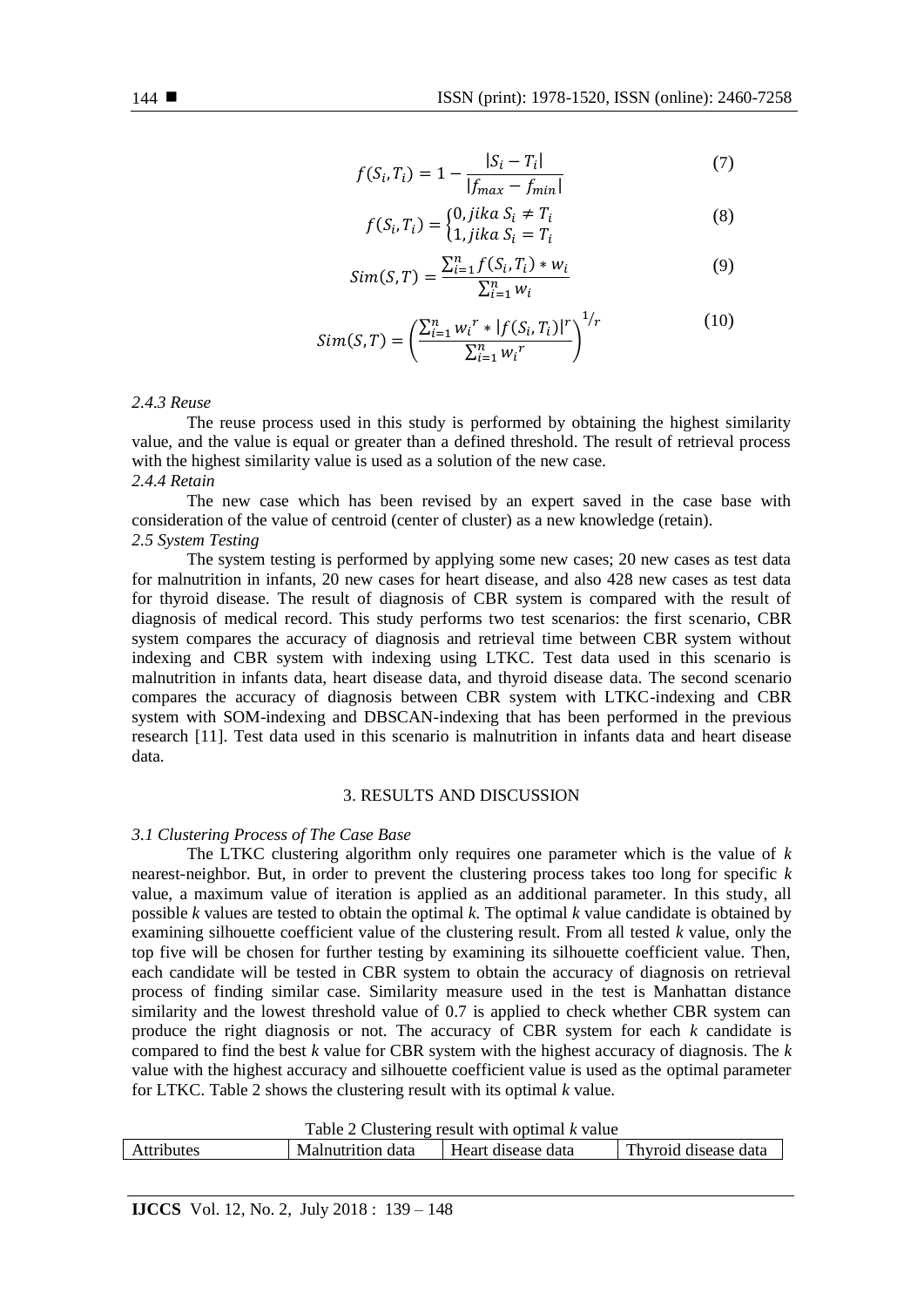| Value of $k$           |        |        | 558    |
|------------------------|--------|--------|--------|
| Number of train data   |        |        | 1000   |
| Number of cluster      |        |        |        |
| Silhouette coefficient | 0.3293 | 0.2261 | 0.4040 |
| Accuracy               | 100%   | 90%    | 92,52% |

# *3.2 System Capability Analysis*

The capability analysis of diagnostic system aims to determine the ability of the system on producing an accurate diagnosis. There are two scenarios performed in the analysis. The first scenario analyzes the accuracy of diagnosis of CBR system without indexing and the second scenario analyzes CBR system with LTKC-indexing. On both scenarios, the process of finding the appropriate cluster utilizes cosine coefficient method, and the similarity value is obtained by using Manhattan distance similarity, Euclidean distance similarity, and Minkowski distance similarity. The test is performed by applying 20 new cases as test data for malnutrition in infants, 20 new cases for heart disease, and 428 new cases for thyroid disease. Table 3, 4, and 5 shows the comparison of system capability for each scenario.

Similarity Similarity Threshold **Accuracy** Average retrieval time<br>Method **Threshold** Non-indexing LTKC Non-indexing LTKC Non-indexing Manhattan 0.7 90% (18) 100% (20) 0.1710 0.0703 Euclidean | 0.7 | 90% (18) | 100% (20) | 0.1735 | 0.0722 Minkowski 0.7 85% (17) 100% (20) 0.1934 0.0792 Manhattan | 0.8 | 85% (17) | 95% (19) | 0.1710 | 0.0703 Euclidean  $\begin{array}{|c|c|c|c|c|c|c|c|c|} \hline 0.8 & 90\% & (17) & 100\% & (20) & 0.1735 & 0.0722 \hline \end{array}$ Minkowski 0.8 85% (17) 100% (20) 0.1934 0.0792 Manhattan 0.9 45% (9) 55% (11) 0.1710 0.0703 Euclidean 0.9 90% (18) 100% (20) 0.1735 0.0722 Minkowski 0.9 85% (17) 100% (20) 0.1934 0.0792

Table 3 Comparison of CBR system capability for malnutrition in infants data

Table 4 Comparison of CBR system capability for heart disease data

| Similarity | Threshold | Accuracy     |             | Average retrieval time |             |
|------------|-----------|--------------|-------------|------------------------|-------------|
| Method     |           | Non-indexing | <b>LTKC</b> | Non-indexing           | <b>LTKC</b> |
| Manhattan  | 0.7       | 80% (16)     | 90% (18)    | 0.8649                 | 0.1661      |
| Euclidean  | 0.7       | 95% (19)     | 95% (19)    | 0.8682                 | 0.1780      |
| Minkowski  | 0.7       | 95% (19)     | 95% (19)    | 0.8687                 | 0.1785      |
| Manhattan  | 0.8       | 65% (13)     | 65% (13)    | 0.8649                 | 0.1661      |
| Euclidean  | 0.8       | 95% (19)     | 95% (19)    | 0.8682                 | 0.1780      |
| Minkowski  | 0.8       | 95% (19)     | 95% (19)    | 0.8687                 | 0.1785      |
| Manhattan  | 0.9       | $30\%$ (6)   | 35% (7)     | 0.8649                 | 0.1661      |
| Euclidean  | 0.9       | 65% (13)     | 65% (13)    | 0.8682                 | 0.1780      |
| Minkowski  | 0.9       | 95% (19)     | 95% (19)    | 0.8687                 | 0.1785      |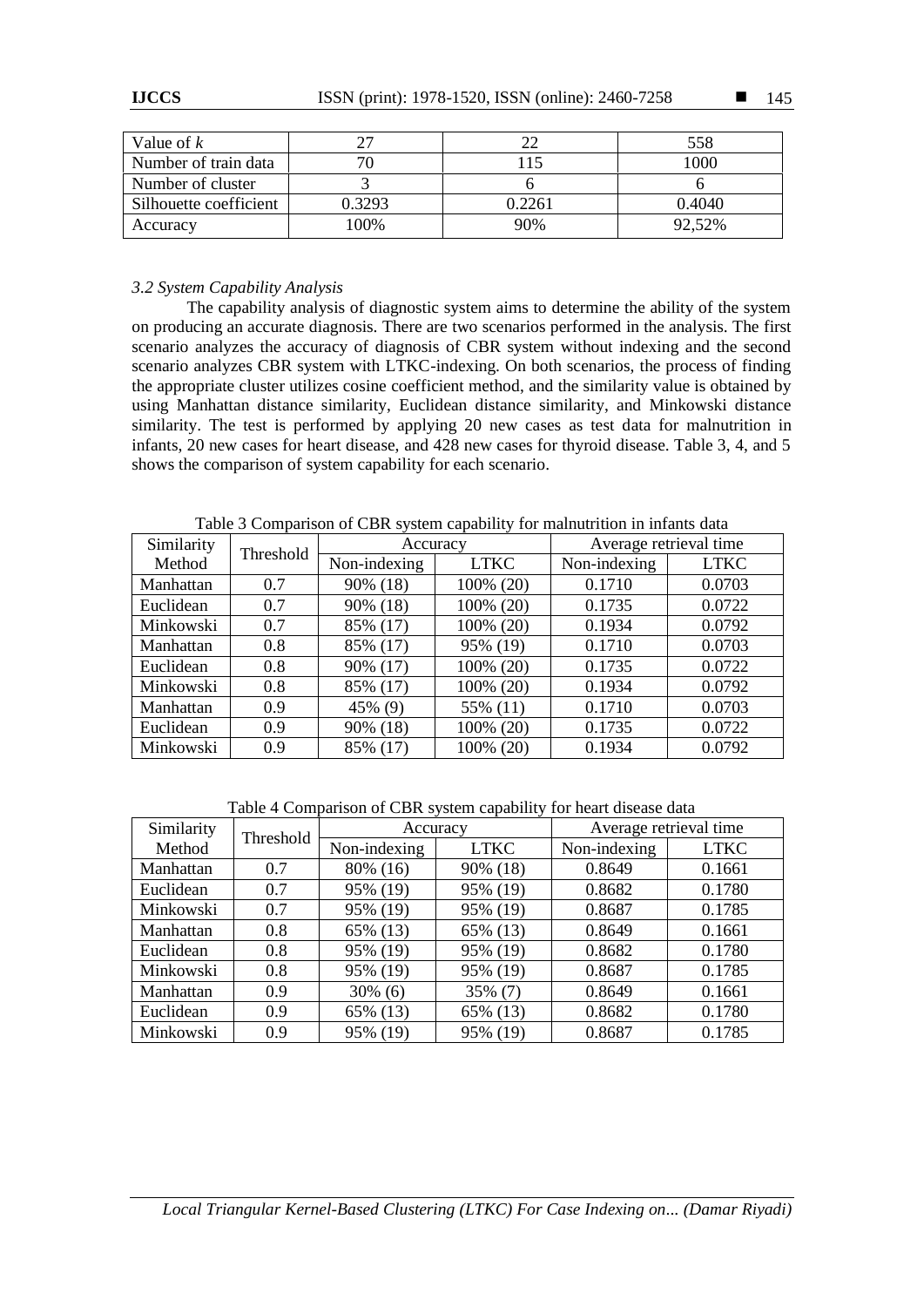| raore o comparison or cibit system eapaointy for infrome disease data |           |              |              |                        |             |
|-----------------------------------------------------------------------|-----------|--------------|--------------|------------------------|-------------|
| Similarity                                                            | Threshold | Accuracy     |              | Average retrieval time |             |
| Method                                                                |           | Non-indexing | <b>LTKC</b>  | Non-indexing           | <b>LTKC</b> |
| Manhattan                                                             | 0.7       | 91,59% (392) | 92,52% (396) | 0.8748                 | 0.2933      |
| Euclidean                                                             | 0.7       | 91,59% (392) | 92,52% (396) | 0.9197                 | 0.3027      |
| Minkowski                                                             | 0.7       | 91,59% (392) | 92,52% (396) | 0.9272                 | 0.3045      |
| Manhattan                                                             | 0.8       | 91,59% (392) | 394 (92,05%) | 0.8748                 | 0.2933      |
| Euclidean                                                             | 0.8       | 91,59% (392) | 396 (92,52%) | 0.9197                 | 0.3027      |
| Minkowski                                                             | 0.8       | 91,59% (392) | 396 (92,52%) | 0.9272                 | 0.3045      |
| Manhattan                                                             | 0.9       | 89.72% (384) | 86,21% (369) | 0.8748                 | 0.2933      |
| Euclidean                                                             | 0.9       | 91,59% (392) | 92,05% (394) | 0.9197                 | 0.3027      |
| Minkowski                                                             | 0.9       | 91,59% (392) | 92,52% (396) | 0.9272                 | 0.3045      |

Based on the test results show that CBR system with cluster- indexing LTKC has better accuracy and faster processing time than CBR without indexing. The best accuracy and processing time on malnutrition cases with a threshold of 0.9, obtained by using Euclidean distance similarity method that produces 100% accuracy with 0.0722 seconds average processing time. The average value has a little difference with the Minkowski distance similarity method. The best accuracy and processing time on heart diseases cases with a threshold of 0.9, obtained by using Minkowski distance similarity method that produces 95% accuracy with 0.1785 seconds average processing time. The best accuracy and processing time on thyroid diseases cases with a threshold of 0.9, obtained by using Minkowski distance similarity method that produces 92,52% accuracy with 0.3045 seconds average processing time.

# *3.3 Comparison of CBR system accuracy with indexing SOM, DBSCAN, and LTKC*

CBR system with SOM and DBSCAN indexing method for malnutrition in infants and heart disease has been developed in previous research [11]. Table 6 sows a comparison of system capabilities in terms of accuracy on CBR systems with SOM, DBSCAN, and LTKC indexing for malnutrition cases in infants. While the comparison of CBR system accuracy for heart disease cases is presented in Table 7.

| for malnutrition in infants |                  |             |            |               |  |
|-----------------------------|------------------|-------------|------------|---------------|--|
| Similarity Method           | <b>Threshold</b> | <b>LTKC</b> | <b>SOM</b> | <b>DBSCAN</b> |  |
| Manhattan                   | 0.7              | 100% (20)   | 100% (20)  | 100% (20)     |  |
| Euclidean                   | 0.7              | 100% (20)   | 100% (20)  | 100% (20)     |  |
| Minkowski                   | 0.7              | 100% (20)   | 100% (20)  | 100% (20)     |  |
|                             |                  |             |            |               |  |
| Manhattan                   | 0.8              | 95% (19)    | 90% (18)   | 90% (18)      |  |
| Euclidean                   | 0.8              | 100% (20)   | 100% (20)  | 100% (20)     |  |
| Minkowski                   | 0.8              | 100% (20)   | 100% (20)  | 100% (20)     |  |
|                             |                  |             |            |               |  |
| Manhattan                   | 0.9              | 55% (11)    | 55% (11)   | 55% (11)      |  |
| Euclidean                   | 0.9              | 100% (20)   | 100% (20)  | 100% (20)     |  |
| Minkowski                   | 0.9              | 100% (20)   | 100% (20)  | 100% (20)     |  |

Table 6 Comparison of CBR system accuracy with cluster-indexing

Tabel 7 Comparison of CBR system accuracy with cluster-indexing for heart disease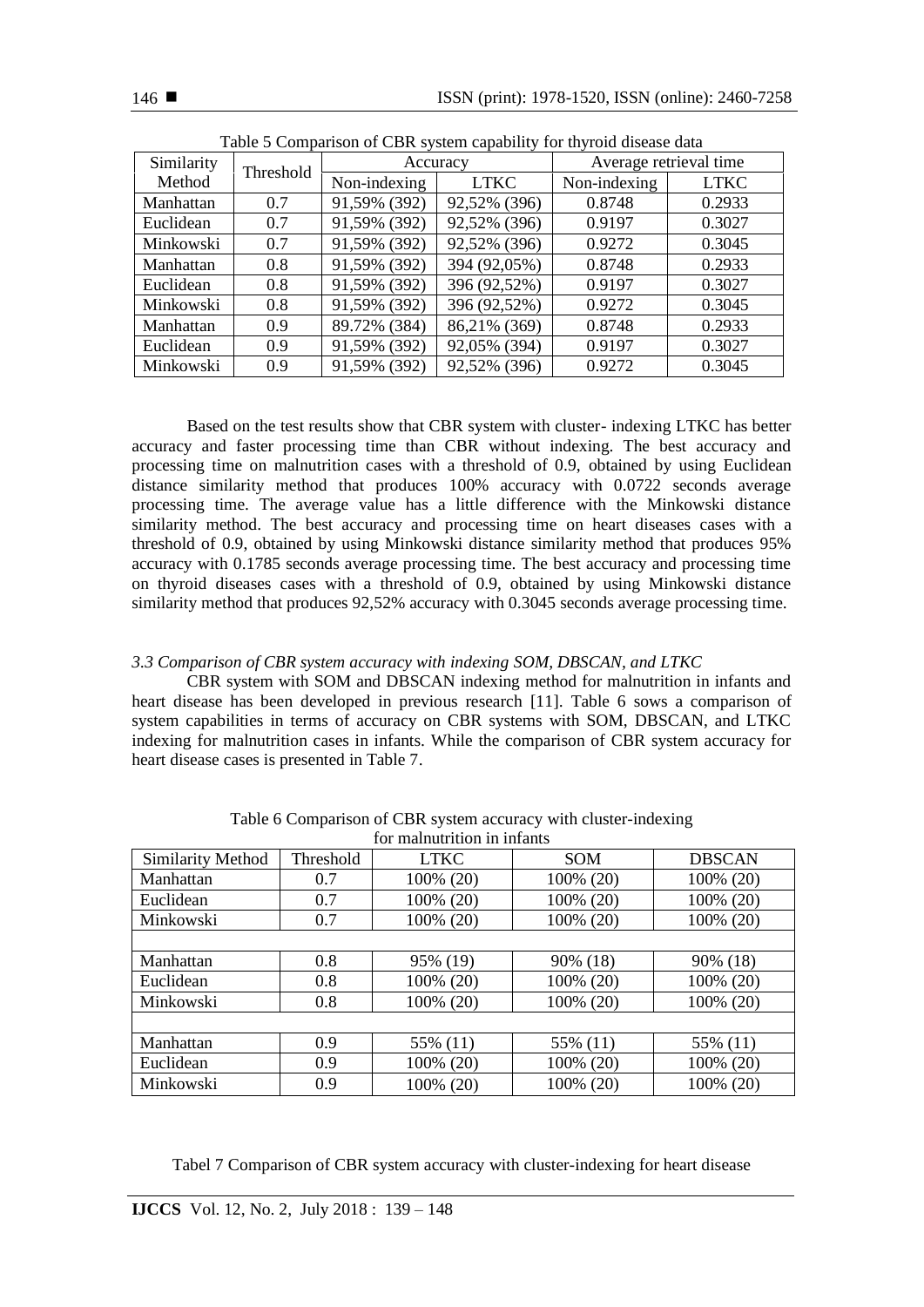| Minkowski | 0.7 | 95% (19) | 85% (19)   | 85% (19)   |
|-----------|-----|----------|------------|------------|
|           |     |          |            |            |
| Manhattan | 0.8 | 65% (13) | 65% (13)   | 65% (13)   |
| Euclidean | 0.8 | 95% (19) | 100% (20)  | 100% (20)  |
| Minkowski | 0.8 | 95% (19) | 95% (19)   | 95% (19)   |
|           |     |          |            |            |
| Manhattan | 0.9 | 35% (7)  | $30\%$ (6) | $30\%$ (6) |
| Euclidean | 0.9 | 65% (13) | 60% (12)   | 60% (12)   |
| Minkowski | 0.9 | 95% (19) | 95% (19)   | 95% (19)   |

CBR system with LTKC indexing on some threshold values and similarity methods is better than CBR system with SOM and DBSCAN indexing, but on other threshold values and similarity methods, SOM and DBSCAN is better than LTKC with only 1 case difference. It shows that CBR system with SOM, DBSCAN, and LTKC indexing for malnutrition in infants and heart disease cases resulted that they have almost equal accuracy of diagnosis.

# 4. CONCLUSION

Based on the datasets used in this study, it can be concluded that CBR system with indexing LTKC for malnutrition in infants, heart disease, and thyroid disease has better accuracy of diagnosis and retrieval time than CBR system without indexing. The CBR system for malnutrition in infants with LTKC-indexing is capable of producing 100% accuracy of diagnosis and 0.0722 seconds average retrieval time on a threshold value of 0.9 using Euclidean distance similarity method. The CBR system for heart disease with LTKC-indexing is capable of producing 95% accuracy of diagnosis and 0.1785 seconds average retrieval time on a threshold value of 0.9 using Minkowski distance similarity method. The CBR system for thyroid disease with LTKC-indexing is capable of producing 92.52% accuracy of diagnosis and 0.3045 seconds average retrieval time on a threshold value of 0.9 using Minkowski distance similarity method. The test of CBR system accuracy with indexing LTKC, SOM, and DBSCAN for the diagnosis of malnutrition in infants and heart disease indicates that all three indexing methods produce almost equal accuracy of diagnosis.

## 5. SUGGESTION

Further research needs to use a particular method to determine the optimal *k* value as the LTKC parameter without having to try all possible *k* values available to speed up the process of finding the best clustering result of the base case. It is also necessary to use additional validation methods of clustering results so that the value of the cluster validation more represent the diagnostic accuracy of the CBR system. Related to the dataset used, it is also necessary to use some kind of certainty factor of diagnosis that considers the number of features exists in a particular case so that the similarity value of diagnosis produced by CBR system also considers the level of confidence.

## **REFERENCES**

# [1] R. Weber, *Case-Based Reasoning: A Text Book*. Berlin: Springer-Verlag, 2013.

147